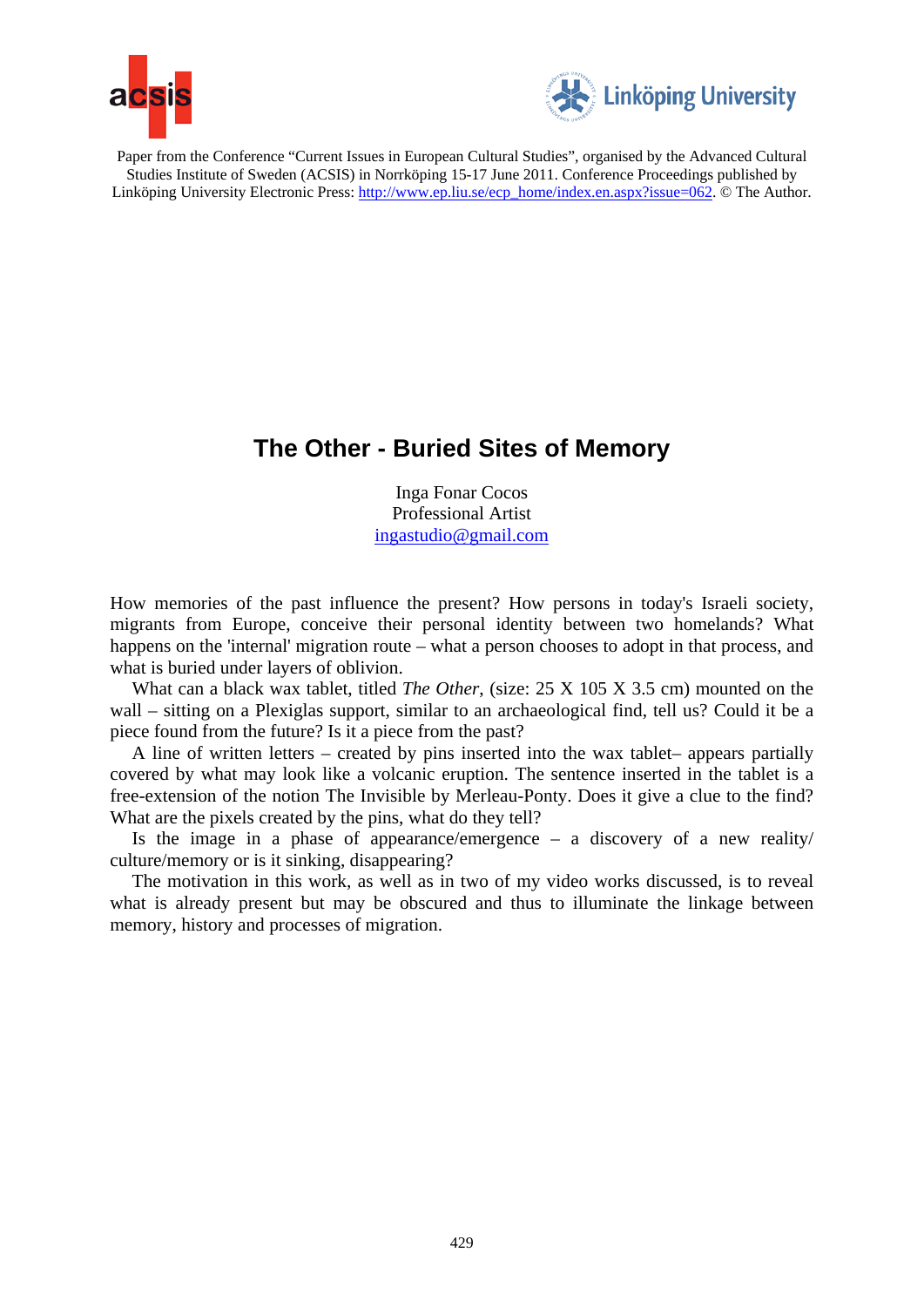### INTRODUCTION

My focus in the comments that follow is on processes of remembering and forgetting. In particular, I wish to offer an observation, grounded in my recent works (two video works presented below), on how these processes are governed by history and ideology and how they affect the formation of personal identity. I will emphasize the interdependence of memory and history in the context of border crossing, i.e. migration from established or ancestral homeland (Europe) to a new homeland and to a new culture (Israel). The tension between memory and history, between the historical record and other received narratives about the past, and the adaptation of new narratives is discussed in the context of today's Israeli society. This society consisting of, among others, European Jews who immigrated to Israel after the Second World War (in different periods) and native born Israelis underwent tensions and changes in the process of building a new society, a new collective memory in a newly born state.

Through discussing and analyzing the video works *Between Homelands* and *Name* (by the author); two paradigms of memory are mapped, relating to the existence or absence of trauma in the context of memory and its influence on forming of personal identity. Those paradigms are mapped on the background of the changes in the transforming Israeli society, mentioned above illuminating the significant role of recording history versus recoding personal memory.

# MEMORY, ISRAELI STATE AND DIASPORA - DISCUSSING NAME AND IN BETWEEN HOMELANDS

'Memory'<sup>1</sup> labels a diverse set of cognitive capacities by which we retain information and reconstruct past experiences, usually for present purposes. Memory is one of the most important ways by which our histories animate our current actions and experiences. Thus, memory, I propose in this context, can be defined as the storage of events that have had an impact on us and have left marks on our psyche.

As human beings, we ourselves are based on memory  $-$  the genetic code of our  $DNA<sup>2</sup>$ . Since the "cell's memory" is passed on from generation to generation, we are, biologically speaking, the memory of the past. At the same time, we contain what will become the memory of the future. French historian Pierre Nora argues that "Memory and history, far from being synonymous, appear now to be in fundamental opposition. Memory is life, borne by living societies… it remains in permanent evolution, open to the dialectic of remembering and forgetting, unconscious of its successive deformations, vulnerable to manipulation and appropriation...".<sup>3</sup>

Memory can be compared to a soft writing tablet upon which images, events, and the past itself are imprinted and etched.

The wax tablet The other (Picture 1), presents us with several aspects of the process of remembering and forgetting:

 $\frac{1}{1}$  The Stanford Encyclopedia of Philosophy (SEP), online encyclopedia of philosophy maintained by Stanford University.

Leonie Ringrose and Renato Paro, Epigenetic Regulation of Cellular Memory by the Polycomb and Trithorax croup proteins, Annual Review of Genetics, Vol. 38: 413-443, Dec. 2004.

<sup>&</sup>lt;sup>3</sup> P ierre Nora, "Between Memory and History: *Les Lieux de Memoire*" (trans. Marc Roudebush), Spring 1989, 26: 7-25. In Representations, University of California Press.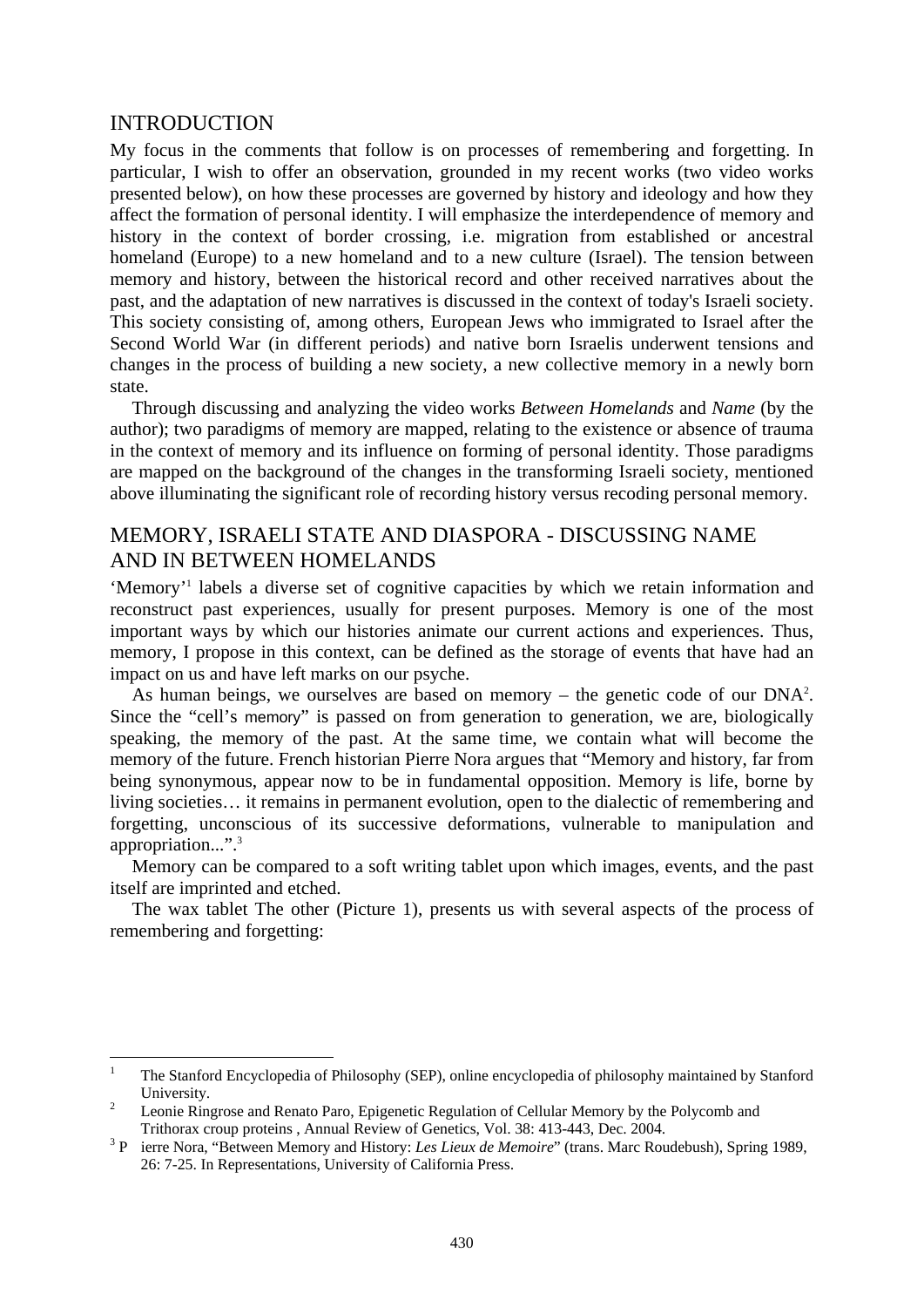

Picture 1. The other  $(2003; 105 \times 25 \times 3.5 \text{ cm})$  - The invisible other the invisible culture the invisible reality

As far back as antiquity, the image of a wax tablet has been associated with the 'inner surface' of the soul; with the receptiveness of human consciousness; with its affective dimensions; and with memory. Yet wax is not only an image, but also a direct embodiment of the relationship between materiality and memory. Due to its unique material qualities, wax has historically served as a writing tablet, as a support for etching or stamping – and, indeed, as a tool of memory.<sup>4</sup>

Yet not everything is inscribed upon the tablet of memory. Just as light is absorbed in the black tablet, so memory swallows up those impressions with whose presence it cannot cope, those impressions that the psyche is unwilling or unable to represent.

In this sense, the tablet of memory is selective. It never shows everything, and must not express anything that will mar or crack its surface.

The process of inserting the pins is done by a pricking of the fragile membrane, of the skin containing, holding in, and concealing the chaotic inner flux – creates a sentence. It designates the wound, the mark made by a pointed instrument.

This PUNCTUM $<sup>5</sup>$  is where the moment of an authentic meeting occurs - when the process</sup> of marking by the pins points to the viewer's process of seeing, when he faces the black void and experiences a clear sense of impossibility to penetrate a painful experience of what may be historical testimony, an "other" reality, or other personal history that inheres in the writing.

In what follows, I will briefly map 2 paradigms of memory: one highlights the process of forgetting by denying memory, while forming a new individual identity; the other, an antithesis of the first, describes a pursuit of memory, a delving into memory gaps, motivated by the will to embrace and integrate the missing pieces in an effort to broaden the picture of identity.

1

<sup>4</sup> Hagi Kenaan, Inga Fonar Cocos: *Viewer's Version, Where Are The Invisible Trains Headed?*, Museum of Art, Ein Harod, Cat. 2009.

Roland Barthes, *Camera Lucida: Reflections on Photography*, trans. Richard Howard (New York: Farrar, Straus and Giroux, 1981).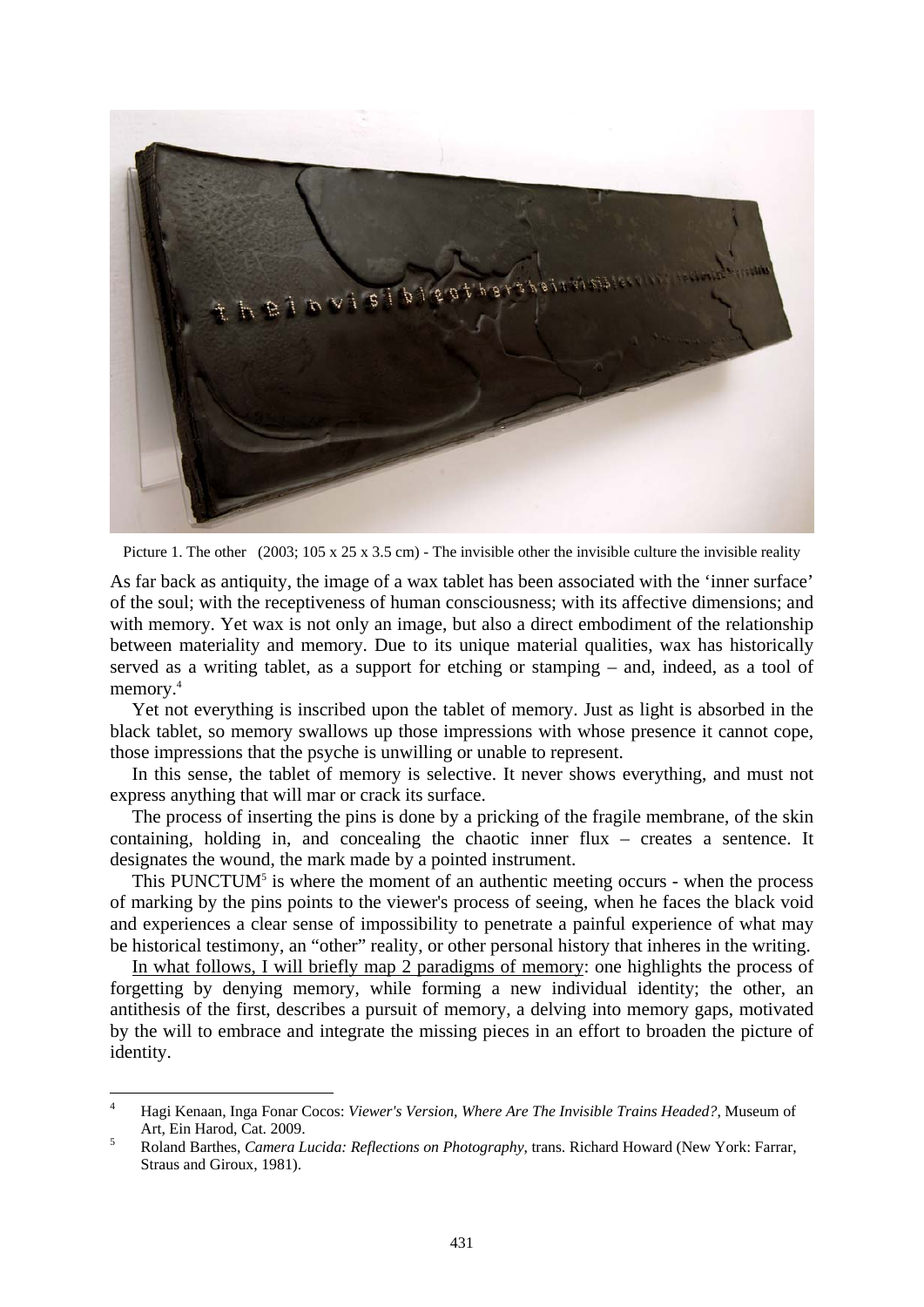I will demonstrate these 2 paradigms on the concrete example of Israeli society, a society based on immigration.

‐ In the process of emigrating, after the Second World War, from Europe to the newly established state of Israel (1948), the memory of many individuals underwent massive deformation as the sovereign ideology of their new home rejected the image of the weak, defeated diaspora Jew. Anita Shapira<sup>6</sup> offers a distinction between "private memory" and "Public memory" when referring to this period. According to Shapira, the holocaust has been central in the collective, public worldview of the State of Israel. The Holocaust was used as a model for an existential threat to Israel, from which its policy was derived; as a significant model for exilic Judaism, that Israel sought to change, and as an expression of extreme anti-Semitism which Israel can prevent. Thus the Holocaust and its memory were conceived as belonging solely to the State of Israel, the only heir of the memories of millions. So the memory of the Holocaust was turned into a vast anonym memory, which was not possible to perceiving and internalizing by individuals. The Holocaust was a terrible myth, a part of history, and the personal and private story was suppressed and disappeared, and could not find its place in this period of collective memory.

‐ Astonishingly, according to historians, only in the last 15 years has it begun to become possible to deal with the lacuna of memory created during this immigration process.

‐ During the 1990s, Israeli society experienced a shift in the conception of its own history. In part, this change was a result of the collapse of the Soviet Union and the ensuing huge wave of immigration from Russia, and more broadly of an opening up between Western and Eastern Europe. The diaspora Jew now became a legitimate partner of the so-called new Israeli. These changes allowed Israeli society psychologically, to hold or containing within it a different approach, one previously excluded by the sovereign ideology that had set itself the task of fostering a new future history through the myth of the New Sabra<sup>7</sup>, or the rugged native Israeli. (Sabra was the term coined to describe the native Israeli, born in the 1930s or 40s, educated in the ethos of a love of the land and associated with a straightforward, rugged manner). The Sabra was designated to be the "New Jew", as an opposite of the "Old Jew", the Holocaust survivor. In the 1990s, a critical gaze at that formative period in history became legitimate.

The video work about *Wilhelmina* (Picture no.2), who emigrated in the late 1940s from Eastern Europe to Israel, where she still lives today, represents the paradigm of forgetting, suppressing memory.

This is an excerpt from a documentary video I made, titled "Name" (19:45 min. 2009), about people who at some point in their lives, lived under a name other than their given name. "Name" focuses on the name changing which characterizes the wondering Jew, immigrating and changing his environment. Five interviewees who lived a period of their lives under a different name from that bestowed to them when born, each appearing in different figures, conveys the essence of his existence. Dealing with present time, memory and pain, the film expresses the inner conflict of the characters and their confrontation with society.

The interviewees were photographed with a stills camera and their stories recorded, but their words are not heard. Fragments of their stories transformed into a sound-text piece reflect the layers of their feelings. The film illuminates the subject of the name through the

<u>.</u>

<sup>6</sup> Anita Shapira, *New Jews, Old Jews* (Tel Aviv, 1997), in Hebrew. 7

Oz Almog, *The Sabre – a Profile*, 1997, in Hebrew.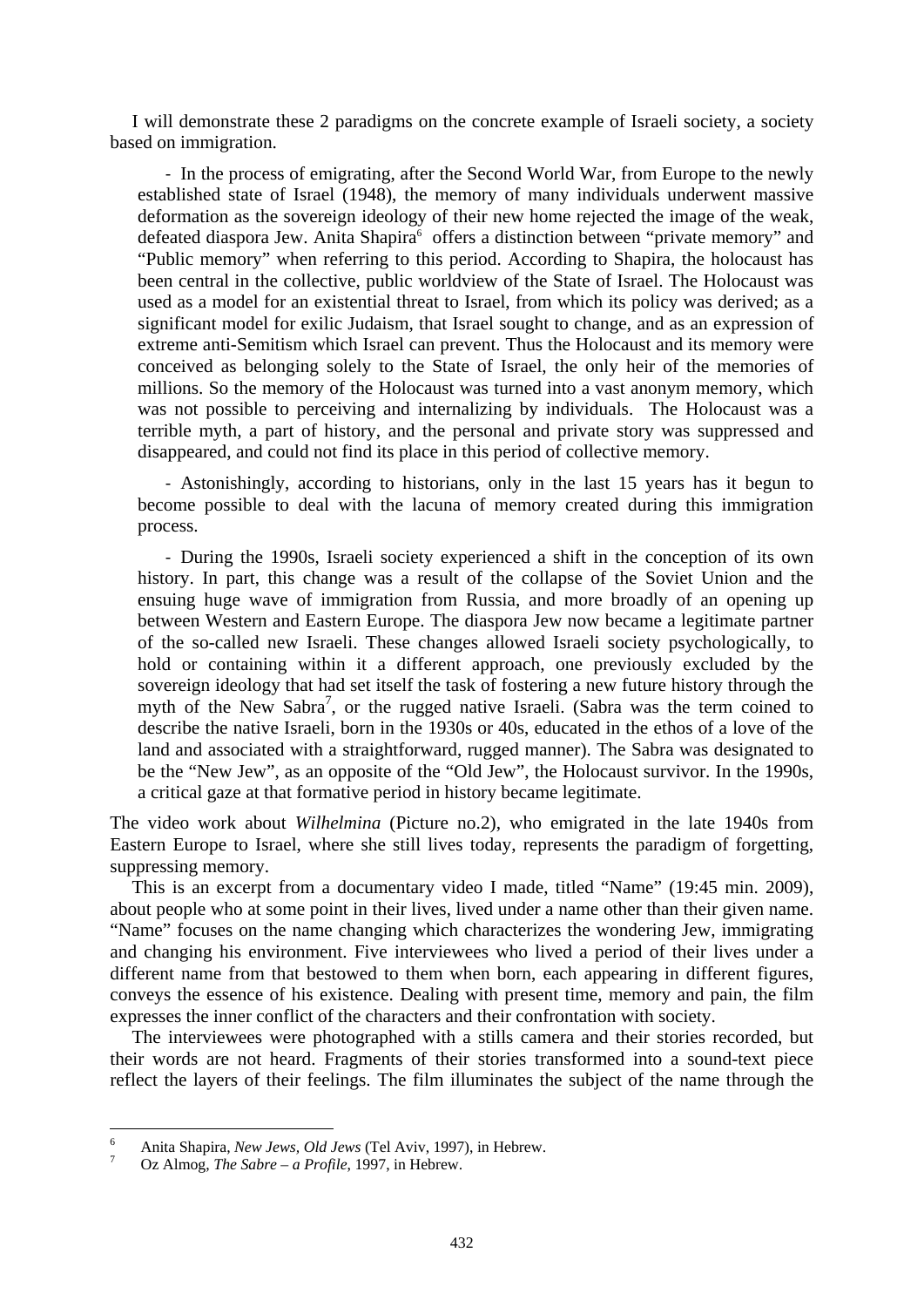person carrying it, emphasizing the emotional load and conflicts which it creates by being a bridge between the individual and Society.



Video excerpt: *Wilhelmina* 3':15": Stills from video

Wilhelmina tells: "When I came to see the school nurse, she asked me what was my name and I said Wilhelmina. And she said: what kind of name is this? So I will be Zeeva, I said, because my grandpa was Wolf. You – Zeeva? You weigh 19 kg. We will call you Ziva! What a name, Ziva?…I was afraid."

Wilhelmina's figure raises a crucial question: What is the significance of the shame this woman feels? She lives with the consciousness of a sense of shame that informs her whole being, her very identity. She lives with a vast lacuna, denying a major memory of her childhood, as well as her given name; indeed, in her own words – while still living, she buries a part of herself.

In front of the camera, at a certain moment, the concealed memory, which she had so hermetically sealed, is exposed.

Wilhelmina understood when she immigrated, that the transmission and conservation of collective values and an entire history of painful past events was to be sharply cut. Instead, a new identity and a new name signaling this identity were bestowed on her. From now on she was to have new future memories. As a result, it became all but impossible for her to contain certain parts of herself; the internal gaze is completely substituted by the external gaze – that is, by the newly constructed cultural conventions. She experienced a brutal eradication of personal memory by a new dictatorial future history.

Wilhelmina's personal biography is told in simple words; she does not use familiar cultural locutions with given significance (i.e. holocaust, trauma, loss, etc.). It is she herself confronting the event; not history of facts, but a history of a person.

The second paradigm, by contrast, is about remembering.

It is about digging into the memory gap in order to integrate the missing pieces of history into the complete story of the individual.

My video *Between Homelands*, (2008) representing this paradigm, is based on an egodocument: a collection of postcards which my parents collected during the late 1940s and 50s, which depict places and sites in Eastern Europe. This was, for me, the starting point of a voyage in time and in place.



Video: *Between Homelands* – 5':15"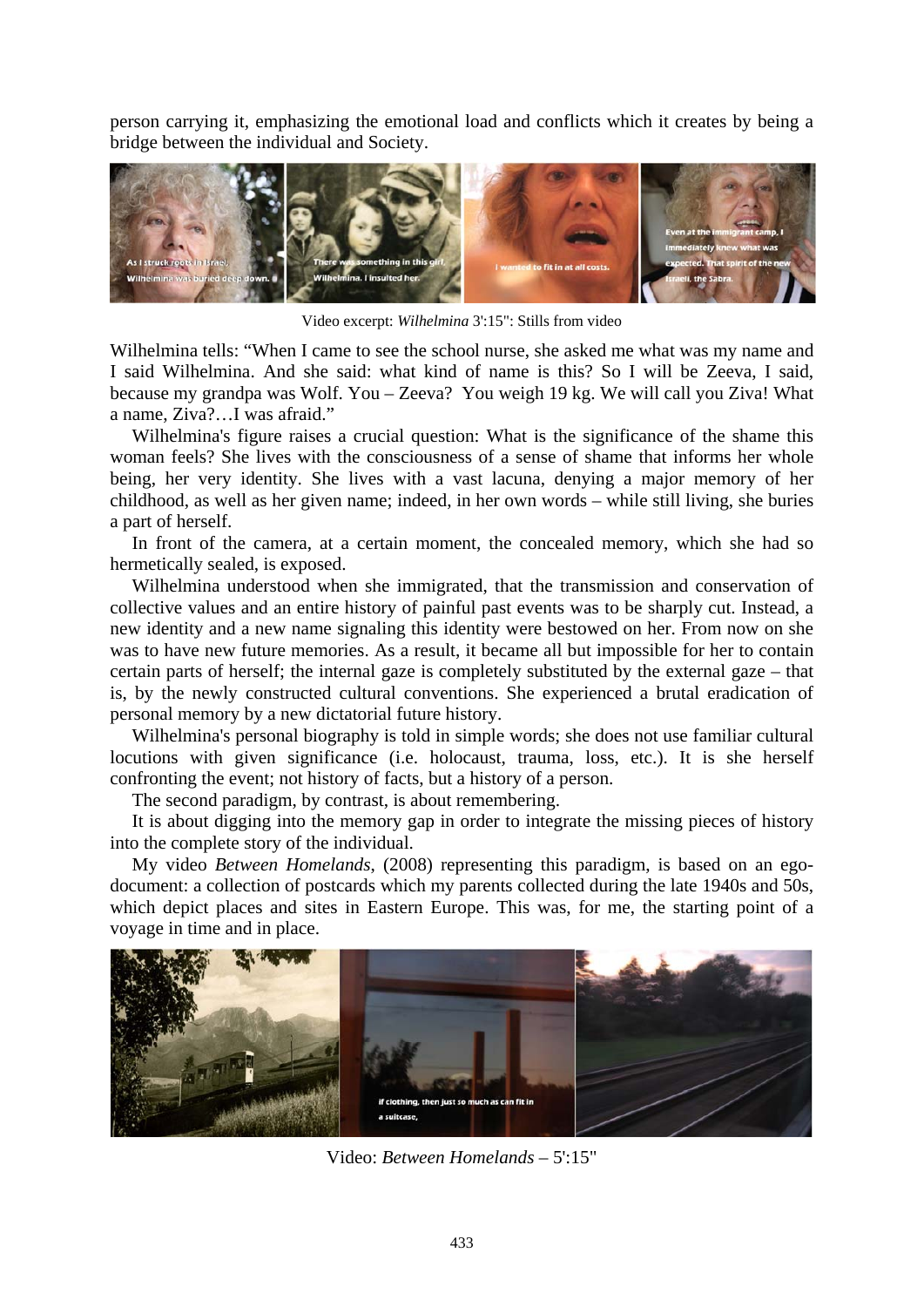#### STILLS FROM VIDEO

The video's description: Between the Baltic Sea and the Mediterranean Sea - a panoramic Polish landscape seen from a moving train is telling a story of constant impermanence and impossibility to settle down anywhere on the globe.

The moving images (the film consists mostly of still images) motivate changing rhythms of consciousness. By bringing together images of present and past, and of reality and memory, the film reveals hidden ties between remembering, trauma and self.This video work is based on a postcards collection from the 1940s and the 1950s Fonar Cocos' parents kept in a hefty album, black-and-white photographs that were taken after their return to Warsaw at the aftermath of the Second World War, and photographs that the artist herself took during a 2007 sojourn in Poland.

The original sound track is composed of a dialogue between two women; recite a poem by polish poet Stansilaw Baranczak.

My curiosity and my urge to acknowledge and confront the history concealed in the images of this album drove me, in 2007, back to my homeland – Poland. My aim was to collect present-time photographs of places and attempt to decipher the significance and context of the old photographs and the world they suggested, shrouded in what I had come to think of as a "white fog" – this familiar and unfamiliar feeling they projected. (Their un-canniness).

The video has a non-linear narrative structure and it juxtaposes images of the beautiful present-day Saxon Garden (Ogród Saski) in Warsaw, the Mediterranean beach of Tel-Aviv, and monuments memorializing the past with family photographs and abstract images of white void, while motivating changing rhythms of consciousness. - This, aiming to reveal the affinities between remembering, trauma and individuality.

## CLOSING COMMENTS

Both paradigms that I presented here exemplify the dictatorship of history on the personal process of memory:

The threatening nature of an intrusion of even a trace of memory suggests the violence and the explosive energy that resides in the process of retaining memory of a trauma, as demonstrated by the wax tablet *The Other*.

Wilhelmina's process of denying her personal biography, which is shared by a whole generation, teaches us something important about ourselves and our society. We emerge as a community of immigrants that has paid the hefty price of partial self-death for suppressing some of its characteristics and surrendering to the constraints of History with a capital 'H'.

*Between homelands* represents a different generation that feels itself liberated from the ideological injunction to forget the past, and is indeed motivated to embrace the unknown, traumatic memories. And on a personal note: In his book Blindness, Jose Saramago describes the predicament of a man stricken by white blindness as that of "swimming through milk."

I want to share with you the fact that this image resonated strongly in my mind during my work on this video. Combining blindness with some sort of vague, cloudy memory, Saramogo's image captured my feelings about this other reality, which I knew is a part of me, of my own history, but of which I am not a part. I tried to touch on this childhood memory, without spoiling it, without touching.

#### **REFERENCES**

Almog, Oz (1997). *The Sabre – a Profile*, in Hebrew.

Barthes, Roland (1981). *Camera Lucida: Reflections on Photography*, trans. Richard Howard,New York: Farrar, Straus and Giroux.